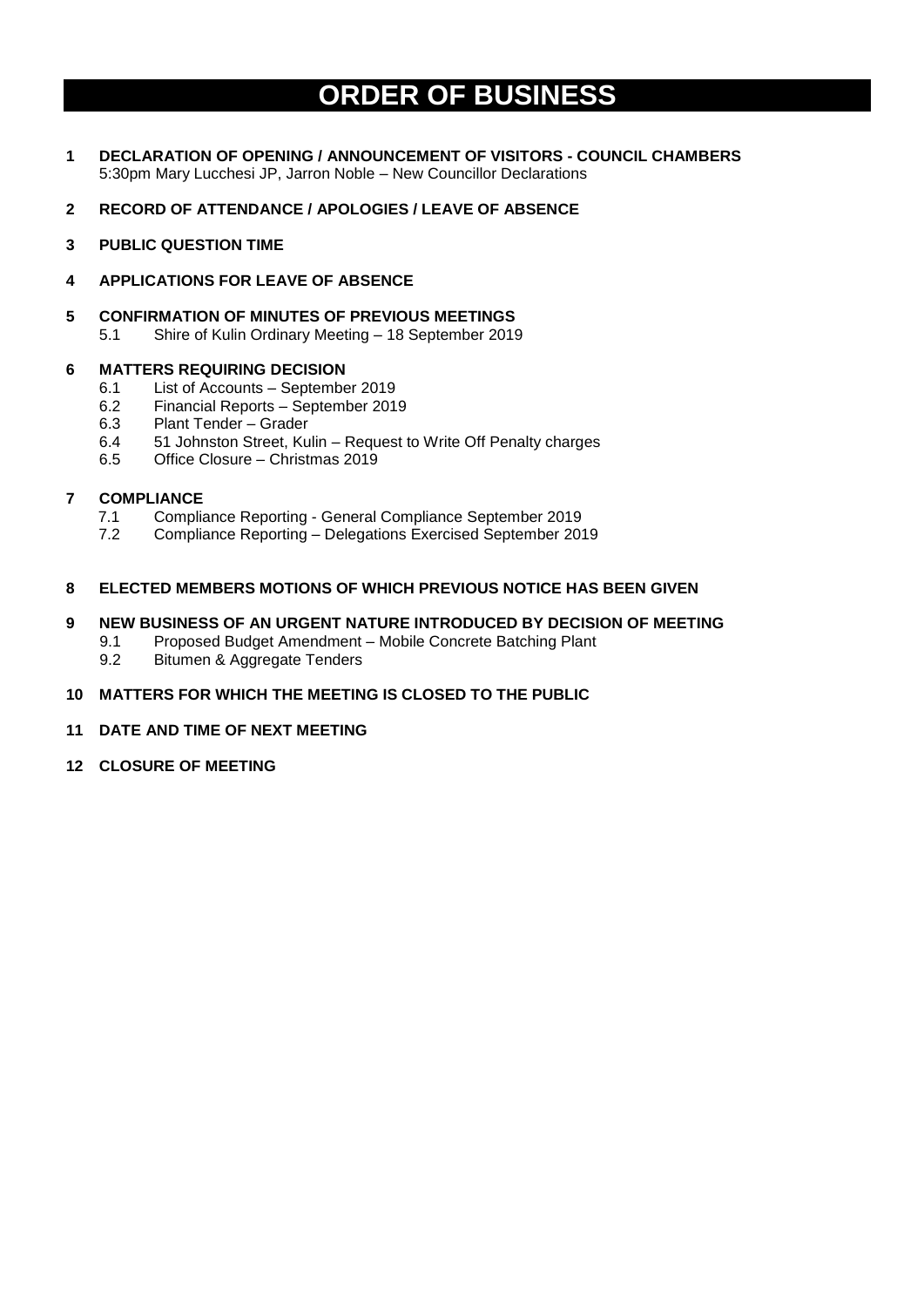# **Minutes of an Ordinary Meeting of Council held in the Council Chambers on Wednesday 16 October 2019 commencing at 4.45pm**

## **1. DECLARATION OF OPENING / ANNOUNCEMENT OF VISITORS**

President West congratulated the recently elected Councillors (all unopposed) and advised Councillor Declarations will take place at the conclusion of the meeting.

## **2. RECORD OF ATTENDANCE/APOLOGIES/LEAVE OF ABSENCE**

| Attendance          |                                |                     |  |
|---------------------|--------------------------------|---------------------|--|
| <b>BD</b> West      | President                      | West Ward           |  |
| <b>RD Duckworth</b> | <b>Deputy President</b>        | West Ward           |  |
| <b>HT</b> McInnes   | Councillor                     | <b>Town Ward</b>    |  |
| <b>B</b> Smoker     | Councillor                     | West Ward           |  |
| R Bowey             | Councillor                     | Town Ward           |  |
| <b>BP</b> Taylor    | Councillor                     | <b>Central Ward</b> |  |
| <b>MS Lucchesi</b>  | Councillor                     | <b>Central Ward</b> |  |
| G Robins            | Councillor                     | Town Ward           |  |
| L Varone            | Councillor                     | East Ward           |  |
| G Yandle            | <b>Chief Executive Officer</b> |                     |  |
| J Hobson            | Manager of Works               |                     |  |
| C Vandenberg        | Deputy Chief Executive Officer |                     |  |
|                     |                                |                     |  |

## **APOLOGIES**

N Thompson Executive Support Officer / Minutes

### **LEAVE OF ABSENCE**  Nil

- **3. PUBLIC QUESTION TIME** Nil
- **4. APPLICATIONS FOR LEAVE OF ABSENCE** Nil

## **5. CONFIRMATION OF MINUTES OF PREVIOUS MEETINGS**

Shire of Kulin Ordinary Meeting – 18 September 2019

**01/1019**

**Moved Cr Bowey Seconded Cr Varone that the minutes of the Ordinary Council Meeting held on 18 September 2019 be confirmed as a true and correct record.**

**Carried 9/0**

# **6 MATTERS REQUIRING COUNCIL DECISION**

# **6.1 List of Accounts – September 2019**

**RESPONSIBLE OFFICER:** DCEO **FILE REFERENCE:** 12.06 **AUTHOR:** DCEO **STRATEGIC REFERENCE/S:** 12.01 **DISCLOSURE OF INTEREST:** Nil

### **SUMMARY:**

Attached is the list of accounts paid during the month of September 2019 for Council's consideration.

**BACKGROUND & COMMENT:**

Nil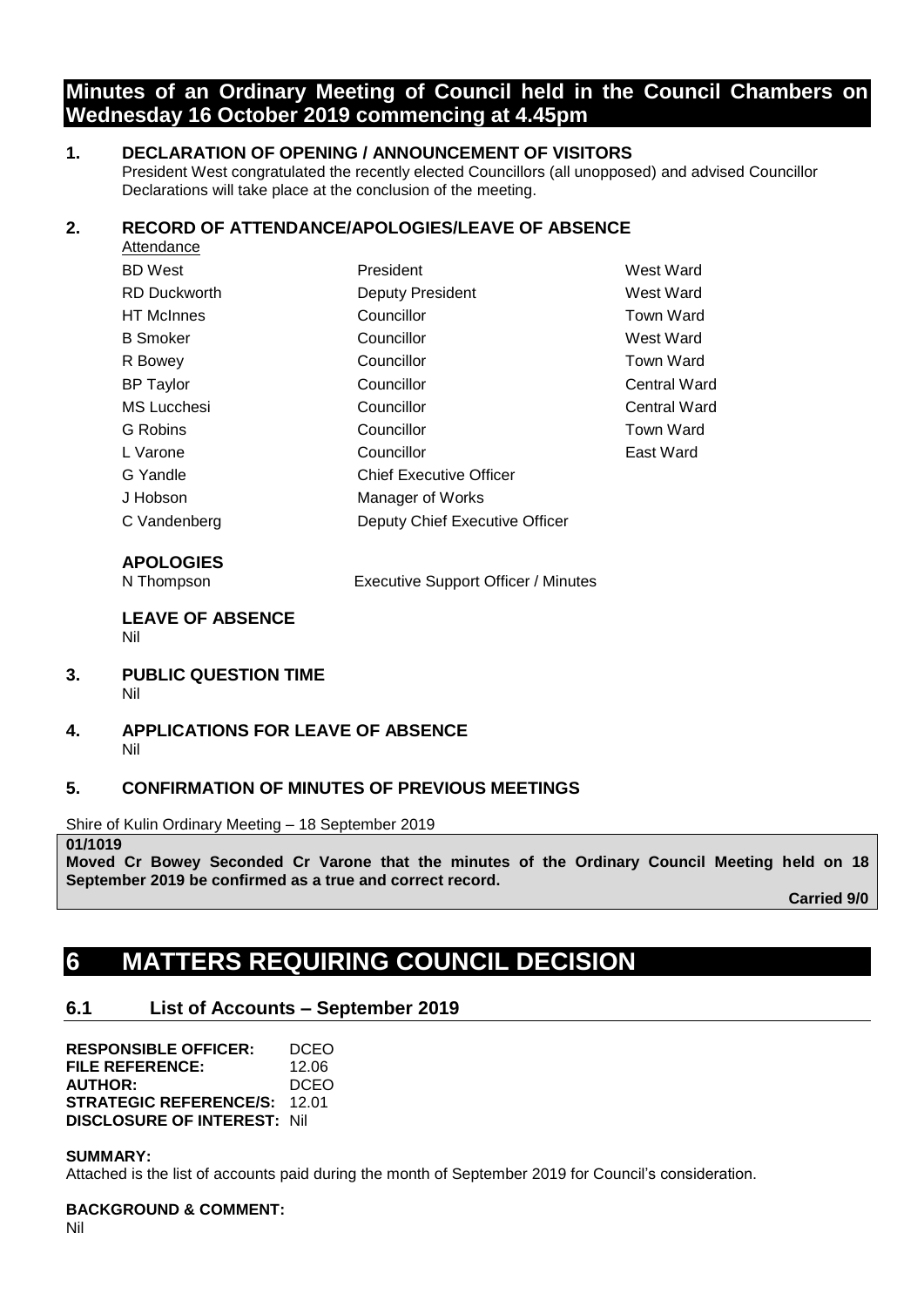### **FINANCIAL IMPLICATIONS:**

Nil

### **STATUTORY AND PLANNING IMPLICATIONS:**

Regulation 34 of the Local Government (Financial Management) Regulations 1996 requires local governments to prepare each month a statement of financial activity reporting on the revenue and expenditure of funds for the month in question.

### **POLICY IMPLICATIONS:**

Nil

## **COMMUNITY CONSULTATION:**

Nil

### **WORKFORCE IMPLICATIONS:**

Nil

### **OFFICER'S RECOMMENDATION:**

That September payments being cheque no.'s 251 - 253 (Trip), 414 - 419 (Trust), 37154 - 37161; EFT No's 15651 - 15745, DD7036.1 – DD7067.10 (Municipal), credit card payments, creditor payments, payroll and other vouchers from the Municipal Fund totalling \$768,008.07 be received.

### **VOTING REQUIREMENTS:**

Simple majority required.

**Cr Lucchesi declared a Financial Interest in Item 6.1 as landowner (Blazing Swan event location) and did not vote.**

### **02/1019**

**Moved Cr Robins Seconded Cr Smoker that September payments being cheque no.'s 251 - 253 (Trip), 414 - 419 (Trust), 37154 - 37161; EFT No's 15651 - 15745, DD7036.1 – DD7067.10 (Municipal), credit card payments, creditor payments, payroll and other vouchers from the Municipal Fund totalling \$768,008.07 be received.**

**Carried 8/0**

# **6.2 Financial Reports – September 2019**

**RESPONSIBLE OFFICER:** DCEO **FILE REFERENCE:** 12.01 **AUTHOR:** DCEO **STRATEGIC REFERENCE/S:** 12.01 **DISCLOSURE OF INTEREST:** Nil

### **SUMMARY:**

Attached are the financial reports for the period ending 30 September 2019.

### **BACKGROUND & COMMENT:**

Nil

### **FINANCIAL IMPLICATIONS:**

Nil

### **STATUTORY AND PLANNING IMPLICATIONS:**

Regulation 34 of the Local Government (Financial Management) Regulations 1996 requires local governments to prepare each month a statement of financial activity reporting on the revenue and expenditure of funds for the month in question.

### **POLICY IMPLICATIONS:**

Nil

# **COMMUNITY CONSULTATION:**

Nil

**WORKFORCE IMPLICATIONS:**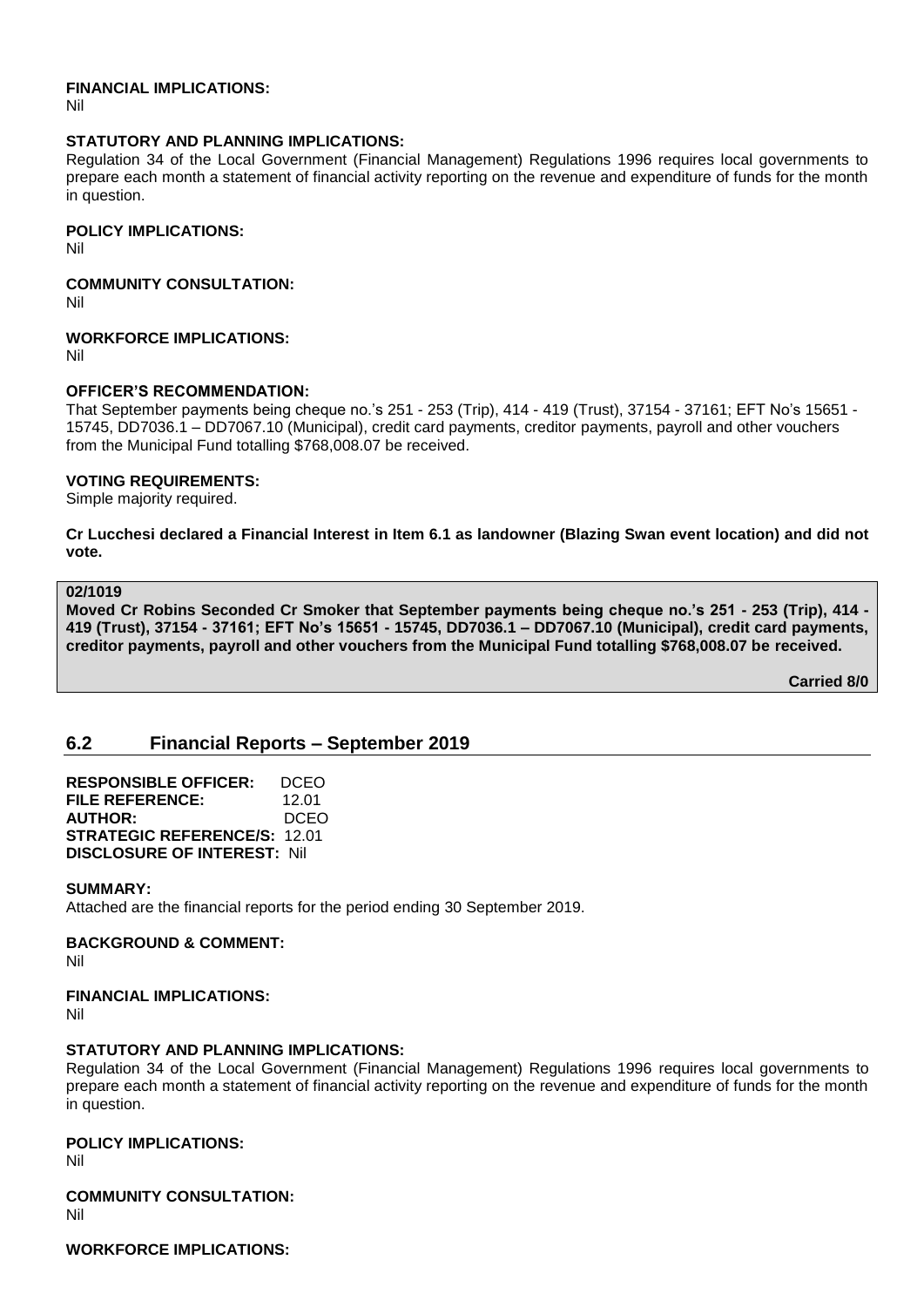### Nil **OFFICER'S RECOMMENDATION:**

That Council endorse the monthly financial statements for the period ending 30 September 2019.

### **VOTING REQUIREMENTS:**

Simple majority required.

### **03/1019**

**Moved Cr Duckworth Seconded Cr McInnes that Council endorse the monthly financial statements for the period ending 30 September 2019.**

**Carried 9/0**

## **6.3 Plant Tender - Grader**

| <b>NAME OF APPLICANT:</b>          | CEO           |
|------------------------------------|---------------|
| <b>RESPONSIBLE OFFICER:</b>        | CEO           |
| <b>FILE REFERENCE:</b>             | 23.05         |
| <b>AUTHOR:</b>                     | CEO           |
| <b>STRATEGIC REFERENCE/S:</b>      | <b>Budget</b> |
| <b>DISCLOSURE OF INTEREST: Nil</b> |               |

### **SUMMARY:**

In accordance with the adopted budget, tenders have been called for the supply and delivery of one Grader 100kw minimum with the 2006 Cat 12M being offered as a trade.

### **BACKGROUND & COMMENT:**

Tenders close at 4pm on Monday 14 October 2019. After tenders close, a table detailing tenders received will be prepared for the Council meeting and presented on the 16 October as a late addition to this report.

### **FINANCIAL IMPLICATIONS:**

**STATUTORY AND TOWN PLANNING IMPLICATIONS:**

Nil

**POLICY IMPLICATIONS:**

Nil

**COMMUNITY CONSULTATION:**

Nil

**WORKFORCE IMPLICATIONS:**

Nil

### **RECOMMENDATION:**

To be provided in the report tabled on meeting day – now attached.

### **VOTING REQUIREMENTS:**

Simple majority required.

### **04/1019**

**Moved Cr Smoker Seconded Cr Taylor that Council accept the tender from Westrac Equipment to supply one 12M CAT Grader for \$356,715 with a trade value of \$88,000 for councils 2008 12M CAT with a changeover price of \$268,715.**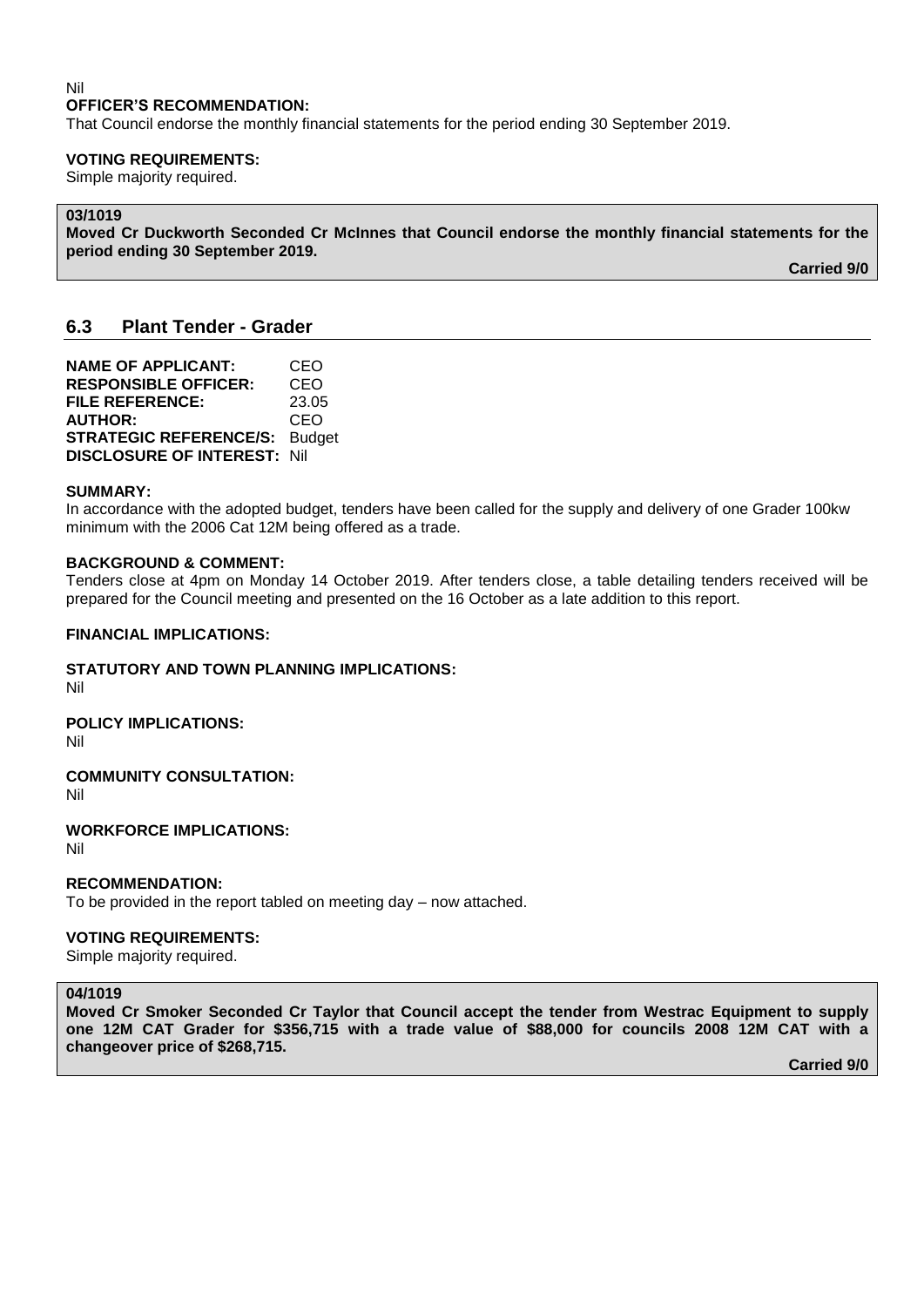| <b>NAME OF APPLICANT:</b>           | DCEO  |
|-------------------------------------|-------|
| <b>RESPONSIBLE OFFICER:</b>         | CEO   |
| <b>FILE REFERENCE:</b>              | 25.02 |
| <b>AUTHOR:</b>                      | CEO   |
| <b>DISCLOSURE OF INTEREST: Nill</b> |       |

### **SUMMARY:**

We commenced legal action against the owner of 51 Johnston Street, Kulin early in 2018. A Property Seizure and Sale Order was lodged with the court then eventually the property was placed for sale by auction in November 2018. The property was not sold on the day however the Bailiff and Kulbiz PL negotiated a sale in February of 2019. The sale price of the property did not cover the legal fees and penalty interest accumulated in its entirety and this agenda item is written to request the write off of the remaining charges.

### **BACKGROUND & COMMENT:**

Once the sale (by auction) of 51 Johnston Street, Kulin was unsuccessful the Bailiff and Kulbiz PL entered in to negotiations to determine a suitable sale price for the property. This was done in consultation with staff at the Shire. The sale price consisted of only outstanding rates, penalty interest charges and legal fees at a particular date. Since the price was negotiated the Shire of Kulin incurred additional legal charges for the lodgment of court documents and also imposed penalty interest charges on the outstanding amount as per Council procedure. As the sale price was negotiated and the property has transferred we are unable to recover these fees from the new owners.

The details of the outstanding fees are as follows:

- Interest and ESL penalty \$256.44
- Legal charges \$466.50

Overall the rates, legal charges and penalty interest outstanding on the property were in the vicinity of \$14,000. In order to proceed with the collection of 2019/20 rates we are asking Council to consider writing off the final balance of \$722.94.

### **FINANCIAL IMPLICATIONS**

There is an allowance for the write off of rates in our annual budget.

# **STATUTORY AND TOWN PLANNING IMPLICATIONS:**

Nil

### **FINANCIAL IMPLICATIONS:**

Nil

**STATUTORY AND PLANNING IMPLICATIONS:**  Nil

**POLICY IMPLICATIONS:**

Nil

**COMMUNITY CONSULTATION:** Nil

**WORKFORCE IMPLICATIONS:** Nil

### **RECOMMENDATION:**

That legal fees and penalty interest of \$722.94 charged to 51 Johnston Street, Kulin after the sale price was negotiated with the new owners, be written off.

### **VOTING REQUIREMENTS:**

Simple majority required.

### **05/1019**

**Moved Cr Taylor Seconded Cr Lucchesi that legal fees and penalty interest of \$722.94 charged to 51 Johnston Street, Kulin after the sale price was negotiated with the new owners, be written off.**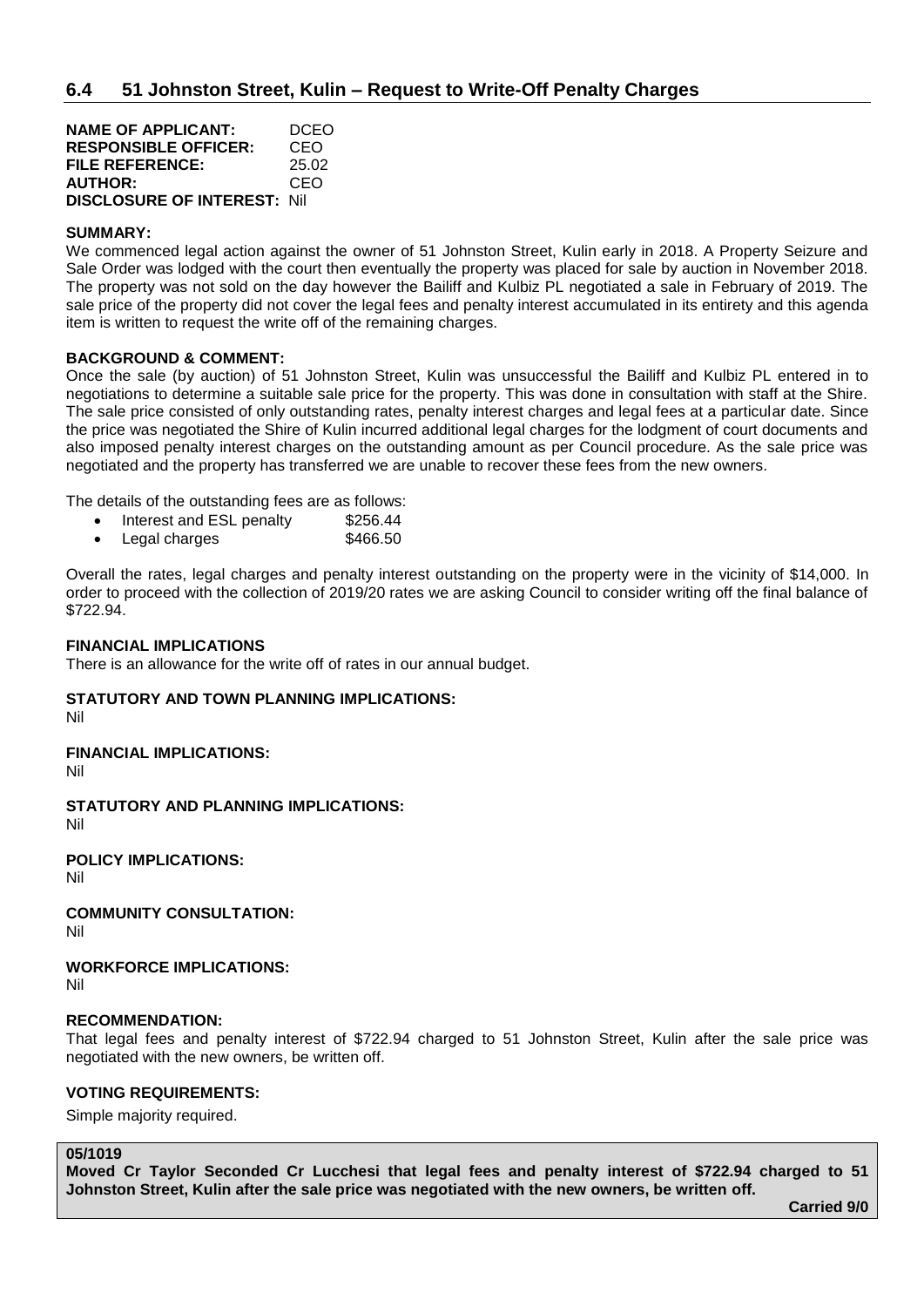| <b>NAME OF APPLICANT:</b>           | CEO   |
|-------------------------------------|-------|
| <b>RESPONSIBLE OFFICER:</b>         | CEO   |
| FILE REFERENCE:                     | 22.16 |
| <b>AUTHOR:</b>                      | CEO   |
| <b>DISCLOSURE OF INTEREST: Nill</b> |       |

### **SUMMARY:**

As has been the case in past years the Shire Office has been closed during the Christmas & New Year period. This year Christmas day falls on a Wednesday, as such proposed options for office closure are:

- Monday 23<sup>rd</sup> December 2019 to Friday 3<sup>rd</sup> January 2020 inclusive (reopen Monday 6<sup>th</sup>)
- Monday 23<sup>rd</sup> December 2019 to Wednesday 1<sup>st</sup> January 2020 inclusive (reopen Thursday 2<sup>nd</sup>)
- Wednesday 25<sup>th</sup> December 2019 to Friday 3<sup>rd</sup> January 2020 inclusive (reopen Monday 6<sup>th</sup>)
- Wednesday 25<sup>th</sup> December 2019 to Wednesday 1<sup>st</sup> January 2020 inclusive (reopen Thursday 2<sup>nd</sup>)

The CEO and DCEO had discussions regarding the proposed options and the recommended office closure period is:

Monday 23<sup>rd</sup> December 2019 to Friday 3<sup>rd</sup> January 2020 (inclusive). The Administration Office will reopen on Monday 6<sup>th</sup> January 2020.

Reasons:

- Everyone gets a good break from work and can recharge.
- Enforced leave clears some staff's long overdue leave balances.
- The short weeks either side of the public holidays are generally unproductive and some staff will take extended leave or RDOs during this period anyway.

During that period of 10 days, 3 are public holidays, with the remaining 7 to be taken as either annual, or unpaid leave, RDO or TIL (depending on an individual's accumulated entitlement).

### **BACKGROUND & COMMENT:**

- The December Ordinary Meeting of Council will be held on Wednesday 18 December 2019.
- This is also the date agreed to for the Annual Electors Meeting, with a possible start time of 11.30am followed by a light luncheon prior to the commencement of the Concept Forum at 1.00pm.
- The annual Shire Christmas Party will be held same day at the Freebairn Recreation Centre from 6.00pm.
- Outside staff Christmas function at the depot is TBC.
- Christmas New Year closure usually requires a senior staff member to be present in Kulin during the period to instigate Fire and Movement of Vehicle Bans and address any emergency responses if required. Staff will resolve who these contacts will be closer to the closure when all staff Christmas movements are known.

### **FINANCIAL IMPLICATIONS**

Payroll is due on Wednesday 1<sup>st</sup> January 2020. Staff will present leave forms and timesheets in advance of this period and DCEO will ensure all staff fortnightly pay is processed as normal.

## **STATUTORY AND TOWN PLANNING IMPLICATIONS**

#### Nil **POLICY IMPLICATIONS:**

Nil

### **COMMUNITY CONSULTATION:**

Community will be advised in Update and on Notice Boards of the closure.

### **WORKFORCE IMPLICATIONS:**

Staff will establish emergency contacts for Administration, Works, Bushfire and Ranger services during the period. The FRC, Aquatic Centre and Camp Kulin will operate as normal during this time period, with specific operating times advertised in advance.

### **RECOMMENDATION**

Council approve the Administration Office Closure for 2019/20 from Monday 23<sup>rd</sup> December 2019 to Friday 3<sup>rd</sup> January 2020 (inclusive).

### **VOTING REQUIREMENTS:**

Simple majority required.

### **06/1019**

**Moved Cr Smoker Seconded Cr Varone that Council approve the Administration Office Closure for 2019/20 from Monday 23rd December 2019 to Friday 3rd January 2020 (inclusive).**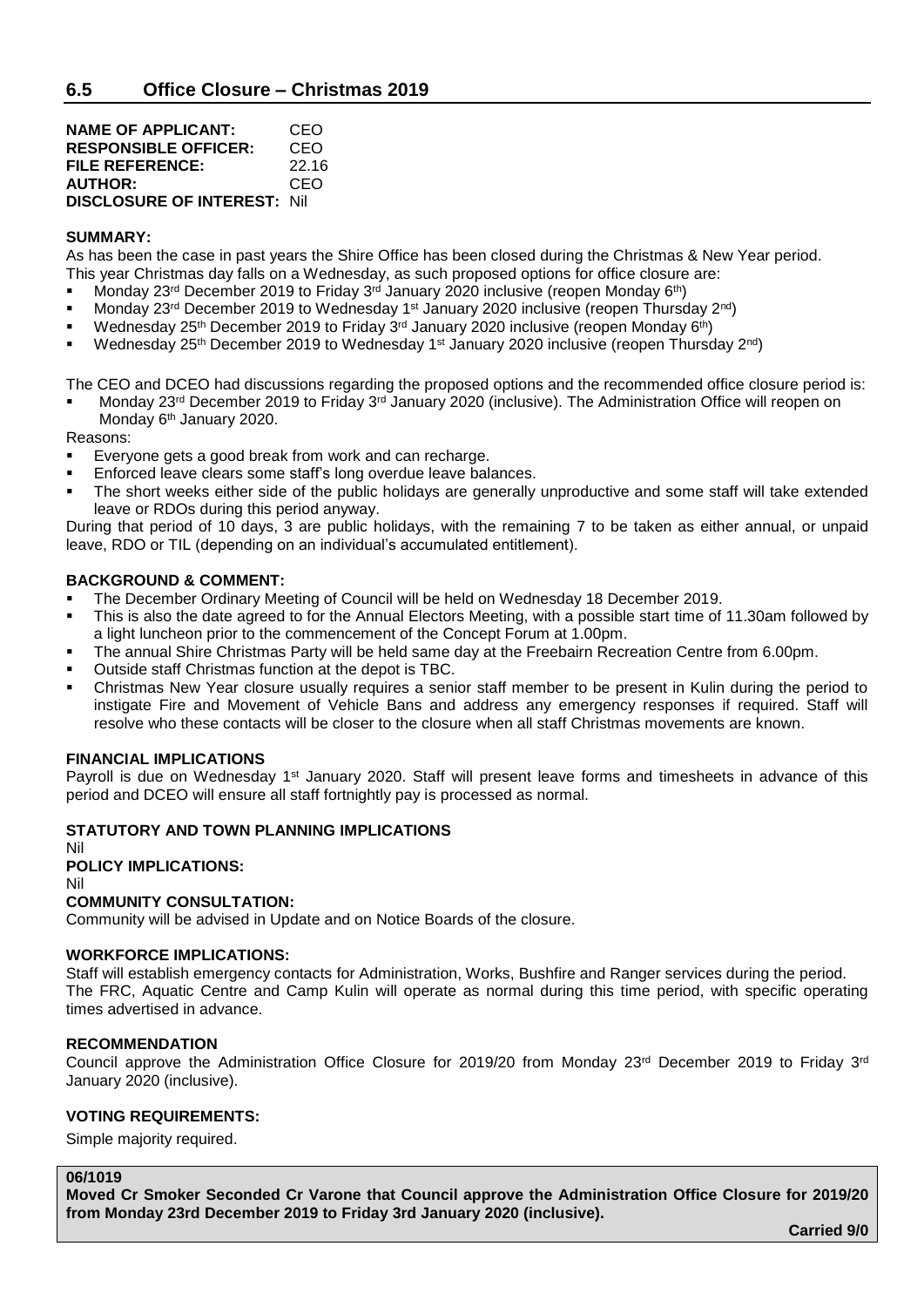# **7 COMPLIANCE**

## **7.1 Compliance Reporting – General Compliance September 2019**

**NAME OF APPLICANT:** CEO **RESPONSIBLE OFFICER:** CEO **FILE REFERENCE:** 12.05 Compliance 12.06 – Accounting Compliance **STRATEGIC REFERENCE/S:** CBP 4.1 Civic Leadership, 4.1.8 Compliance methods **AUTHOR:** CEO **DISCLOSURE OF INTEREST:** Nil

### **SUMMARY:**

This report addresses General and Financial Compliance matters for September 2019. This process is not definitive, each month additional items and/or actions may be identified that are then added to the monthly checklist. Items not completed each month e.g. quarterly action - will be notations.

The report provides a guide to the compliance requirements being addressed as part of staff workloads and demonstrates the degree of internal audit being completed.

### **BACKGROUND & COMMENT:**

The Compliance team and works staff commence the monthly compliance effort immediately after the Shire meeting each month. At that time, the Executive Support Officer will email the assigned staff member their compliance requirements for the coming month. As the month progresses, staff in conjunction with their manager, the CEO or DCEO will determine the extent of work/action needed to complete items. During Agenda week, the Compliance Team again meets to ensure the monthly report/list is reviewed and that compliance items are completed. In preparing the Agenda report, the CEO or DCEO will sign off on completed items.

Prior month items not completed previously will be reported in the following month so Council remains aware.

Outstanding May 2019 Review of Equal Opportunity Employment Plan Outstanding June 2019 Staff Performance Reviews & KRA's – commenced Outstanding July Disability Access and Inclusion Plan Review LEMC Reporting Outstanding August

### **FINANCIAL IMPLICATIONS:**

In terms of meeting compliance - normal administration expense. There may be items that require additional administrative effort to complete or require external assistance to resolve. In those cases, individual financial implications will be reported.

### **STATUTORY AND PLANNING IMPLICATIONS:**

Nil

**POLICY IMPLICATIONS:**

Identified as necessary – this report Nil

**COMMUNITY CONSULTATION:**

Nil

### **WORKFORCE IMPLICATIONS:**

Nil

## **OFFICER'S RECOMMENDATION:**

That Council receive the General & Financial Compliance Report for September 2019 and note the matters of noncompliance.

## **VOTING REQUIREMENTS:**

Simple majority required.

### **07/1019**

**Moved Cr McInnes Seconded Cr Robins that Council receive the General & Financial Compliance Report for September 2019 and note the matters of non-compliance.**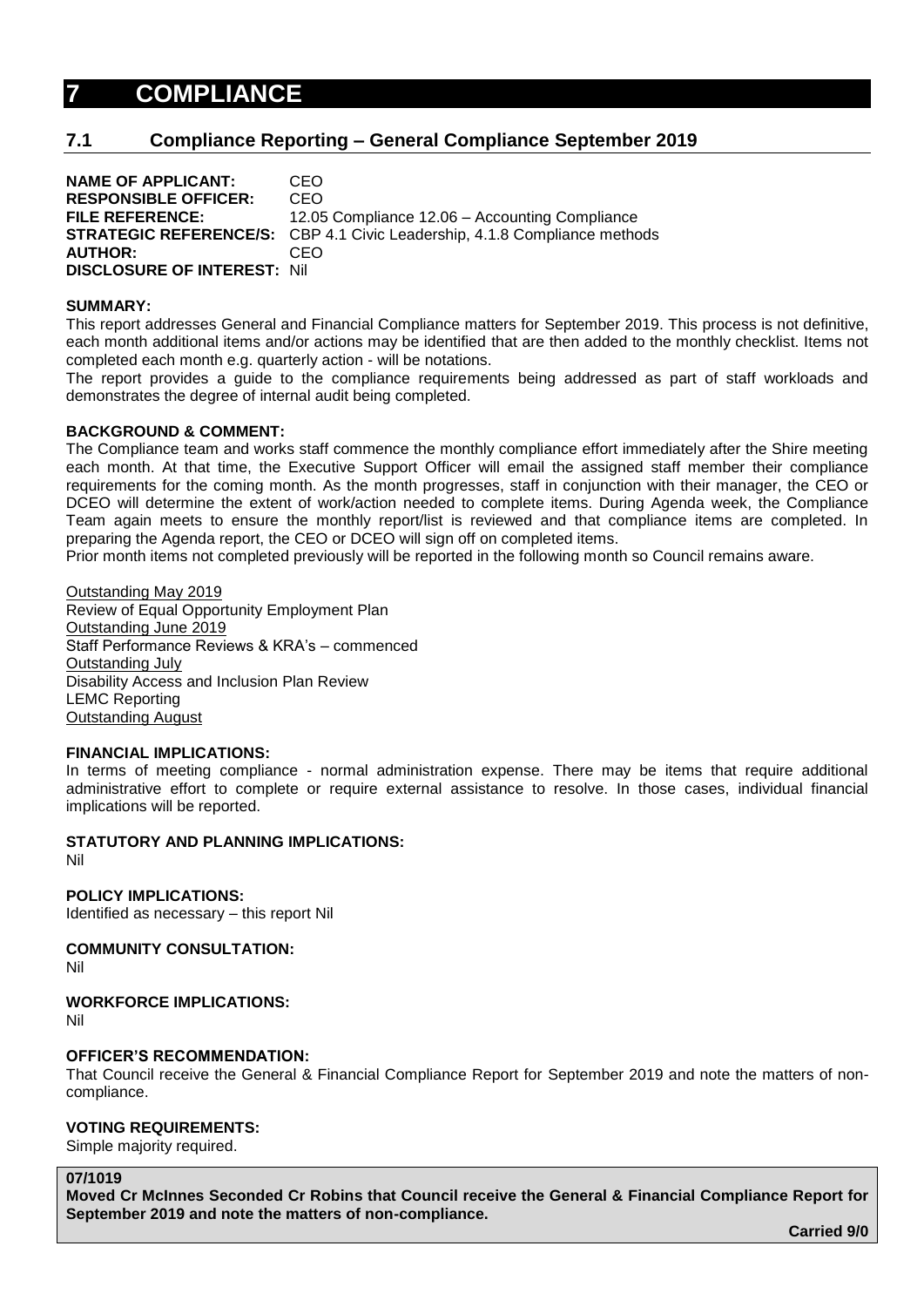**NAME OF APPLICANT: CEO<br>RESPONSIBLE OFFICER: CEO RESPONSIBLE OFFICER:** FILE REFERENCE: 12.05 - Compliance **STRATEGIC REFERENCE/S:** CBP 4.1 Civic Leadership, 4.1.8 Compliance methods **AUTHOR:** CEO **DISCLOSURE OF INTEREST:** Nil

### **SUMMARY:**

To report back to Council actions performed under delegated authority for the period ending 30 June 2019. To provide a comprehensive report listing of the delegations able to be exercised following adoption of a more substantial array of delegations in June 2017.

### **BACKGROUND & COMMENT:**

This report is prepared for Council detailing actions performed under delegated authority by the respective officers under each of the delegation headings:

|                 | <b>ADMINISTRATION</b>                                      |                                           |
|-----------------|------------------------------------------------------------|-------------------------------------------|
|                 | <b>Policy Delegation</b>                                   | <b>Officers</b>                           |
| Α1              | Acting Chief Executive Officer                             | (CEO)                                     |
| А2              | Agreements for Payments of Debts to Council                | (CEO/DCEO)                                |
| ΑЗ              | Casual Hirer's Liability                                   | (CEO)                                     |
| A4              | <b>Complaint Handling</b>                                  | (CEO)                                     |
| A5              | Fees & Charges - Discounts                                 | (CEO/DCEO/MW/MLS/CRC)                     |
| A6              | <b>Investment of Surplus Funds</b>                         | (CEO/DCEO)                                |
| Α7              | IT & Social Media - Use of                                 | (CEO)                                     |
| A8              | Legal Advice, Representation & Cost Reimbursement          | (CEO)                                     |
| А9              | Payments from Municipal and Trust Funds                    | (CEO-to numerous staff - purchase orders) |
| A10             | Use of Common Seal                                         | (CEO)                                     |
| A11             | <b>Writing Off Debts</b>                                   | (CEO)                                     |
| A12             | Housing                                                    | (CEO)                                     |
| A13             | Procedure for Unpaid Rates Finance                         | (CEO)                                     |
|                 | <u>GOVERNANCE</u>                                          |                                           |
| G1              | <b>Applications for Planning Consent</b>                   | (CEO)                                     |
| G2              | <b>Building Licences and Swimming Pools</b>                | (EHO/Building Surveyor)                   |
| G3              | Cemeteries Act 1986                                        | (CEO)                                     |
| G4              | Health Act 1911 Provisions                                 | (EHO)                                     |
|                 | <u>HUMAN RESOURCES</u>                                     |                                           |
| Η1              | <b>Grievance Procedures</b>                                | (CEO)                                     |
|                 | <u>COMMUNITY SERVICES</u>                                  |                                           |
| CS1             | Bushfire Control - Shire Plant for Use of                  | (CEO)                                     |
| CS <sub>2</sub> | Bushfire Control - Plant Use for Adjoining Shires          | (CEO)                                     |
| CS3             | Bushfire Prohibited / Restricted Burning Periods - Changes | (Shire President/CEO)                     |
| CS4             | <b>Bushfire Training Administration</b>                    | (CEO)                                     |
| CS5             | Cat Ownership Limit - Cat Control                          | (CEO)                                     |
| CS6             | Dog Control - Attacks                                      | (CEO)                                     |
| CS7             | Dog Ownership Limit - Dog Control                          | (CEO)                                     |
| CS8             | Sea Containers Use of - Town Planning                      | (CEO)                                     |
| CS9             | <b>Second Hand Dwellings</b>                               | (CEO)                                     |
| CS10            | <b>Temporary Accommodation</b>                             | (CEO)                                     |
| CS11            | Unauthorised Structures - Building Control                 | (CEO)                                     |
| CS13            | <b>Freebairn Recreation Club Committee</b>                 | (FRC Club Committee)                      |
| CS14            | Kulin Child Care Centre Management Committee               | (KCCC Mgmt. Committee)                    |
| CS15            | <b>General - Community Services Practices</b>              | (CEO)                                     |
| CS20            | Seed Collection                                            | (CEO)                                     |
| WORKS           |                                                            |                                           |
| W1              | <b>Gravel Supplies</b>                                     | (MW)                                      |
| W2              | Roads - Clearing                                           | (CEO)                                     |
| W3              | Roads - Damage to                                          | (MW)                                      |
| W4              | Roads - Roadside Markers - Management of                   | (MW)                                      |
|                 |                                                            |                                           |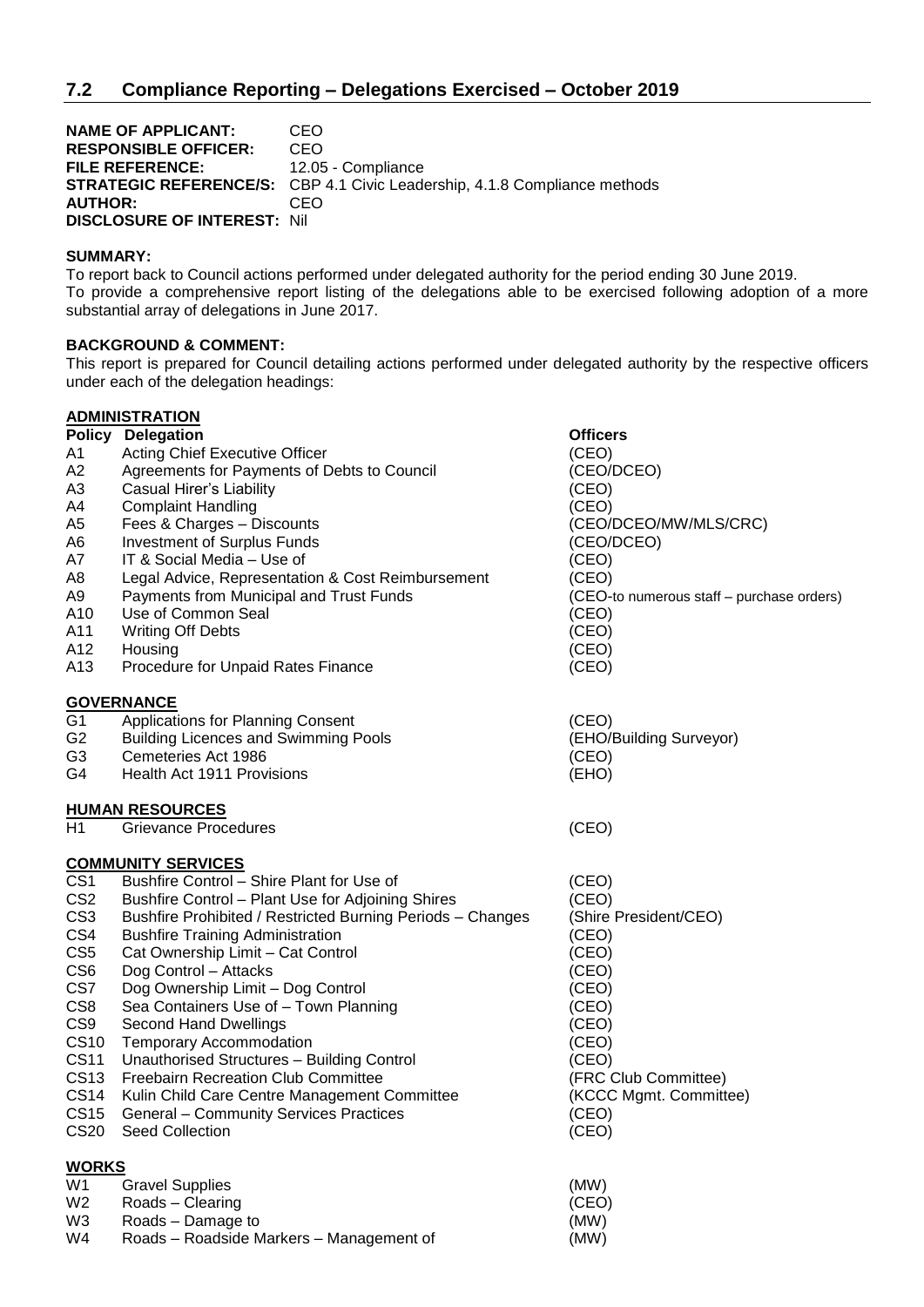| W <sub>5</sub>  | Stormwater Drainage                 | (MW)  |
|-----------------|-------------------------------------|-------|
| W6              | <b>Street Trees</b>                 | (CEO) |
| W7              | Streetscape – Improvements          | (CEO) |
| W8              | Roadside Burning                    | (MW)  |
| W9              | <b>Temporary Road Closures</b>      | (MW)  |
| W <sub>10</sub> | General - Works Practices Approvals |       |

### **COMMENT:**

The following details the delegations exercised within the Shire relative to the delegated authority for the month of September 2019 and are submitted to Council for information (excluding delegations under A9, Payments – refer to individual order and payment listed in Accounts paid).

### **A6 Investment of Surplus Funds (DCEO) – Local Government Act 1995, section 6.14**

| Type                | Rate  | Deposit/(Withdrawal) |
|---------------------|-------|----------------------|
| <b>Term Deposit</b> | 1.25% | 200.000              |
| Term Deposit        | 1.45% | 250,000              |
| Term Deposit        | 1.60% | 250,000              |

### **CS11 Unauthorised Structures – Building Control**

CEO has investigated unauthorised "dongas" placed in McIntosh and Sons' Yard. Currently seeking advice from Joe Douglas – Town Planner and liaising with McIntosh and Sons' regarding removal.

### **C17 Collection of Native Seeds**

Approval for Jean Sloan to collect native seeds

### **W1 Gravel Supplies**

Sourced gravel for various capital works projects

### **STATUTORY ENVIRONMENT:**

*Building Act 2011 Bushfires Act 1954 Cemeteries Act 1986 Health (Asbestos) Regulations 1992; Health (Miscellaneous Provisions) Act 1911; Local Government Act 1995 Public Health Act 2016 Shire of Kulin TPS2 Town Planning Development Act Town Planning Scheme Trustees Act, Part III, Criminal Procedure Act 2004;*

### **FINANCIAL IMPLICATIONS:**

Nil in terms of exercising delegation and reporting to Council though there may be financial implications in the case of each delegation exercised.

### **STATUTORY AND PLANNING IMPLICATIONS:**

Sections 5.18 and 5.46 of the Local Government Act 1995

### **POLICY IMPLICATIONS:**

There are no known policy implications relating to this report.

# **COMMUNITY CONSULTATION:**

Nil

### **WORKFORCE IMPLICATIONS:**

Nil

### **OFFICER'S RECOMMENDATION:**

That Council receive the Delegation Exercised Report for September 2019.

### **08/1019**

**Moved Cr Robins Seconded Cr Taylor that Council receive the General & Financial Compliance Report for September 2019 and note the matters of non-compliance.**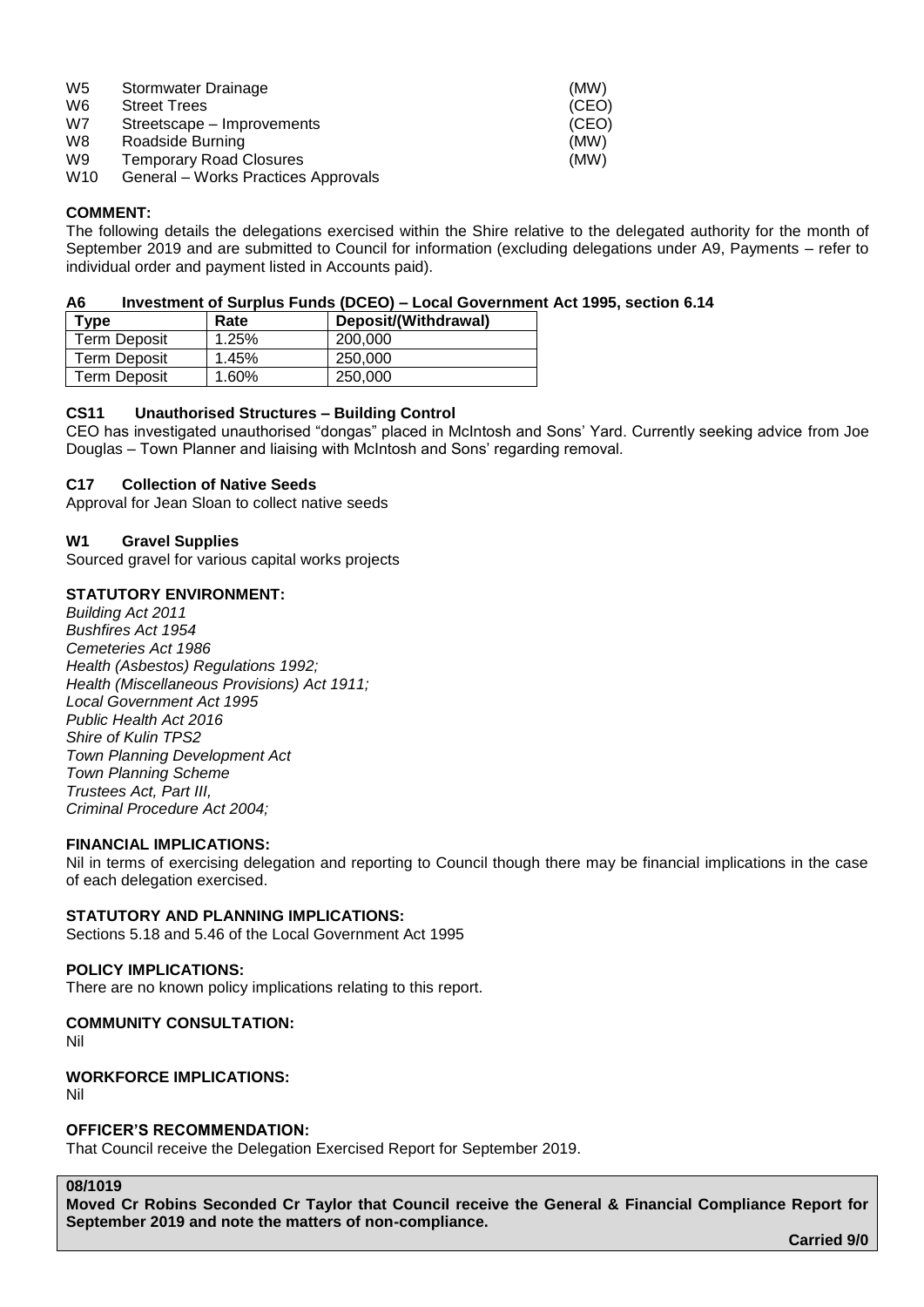# **8 ELECTED MEMBERS MOTIONS OF WHICH PREVIOUS NOTICE HAS BEEN GIVEN**

## **8.1 Change of November Meeting Date**

Due to the CEO attending the National Local Roads Congress from 18 – 20 November a change of date for the November meeting is required.

### **09/1019**

**Moved Cr Smoker Seconded Cr Bowey that Council change the date of the November Ordinary Meeting from Wednesday 20 November to Thursday 21 November 2019 and undertake appropriate advertising.**

**Carried 9/0**

# **8.2 Congratulations - Kulin Bush Races and Graeme Robertson**

### **10/1019**

**Moved Cr West Seconded Cr McInnes that Council extend its congratulations to the Kulin Bush Races on their 25th anniversary, acknowledging all committee members past and present; and, to Graeme Robertson on being awarded a Life Membership of the Kulin Bush Races committee.**

**Carried 9/0**

# **8.3 Congratulations - Kulin Community Financial Services 20th Birthday**

### **11/1019**

**Moved Cr West Seconded Cr Robins that Council extend its congratulations to Kulin Community Financial Services Ltd on their 20th Birthday; acknowledging Graeme Robertson, Andrena Mullan and Robbie McInnes on their awards for service to Kulin Bendigo Bank. Congratulations to Brad Smoker, Derek Young, Tom Murphy and all past directors and staff for their work since the branch opened in 1999.**

**Carried 9/0**

# **9 NEW BUSINESS OF AN URGENT NATURE INTRODUCED BY DECISION OF MEETING**

# **10 MATTERS FOR WHICH THE MEETING IS CLOSED TO THE PUBLIC**

**12/1019**

**Moved Cr Duckworth Seconded Cr Lucchesi that the meeting be 'closed to the public' to discuss a confidential matter in regards to the Kulin Bowling Club.**

**Carried 9/0**

**Judd Hobson and Jarron Noble left the Council Chambers at 5.12pm**

# **10.1 Kulin Bowling Club**

### **13/1019**

**Moved Cr Robins Seconded Cr Taylor that Council maintain its stance that persons in the community who have a criminal conviction for activities that may not be appropriate to be in public place where children are regularly present, and where children are at the time shall not be considered for membership of the Freebairn Recreation Centre."**